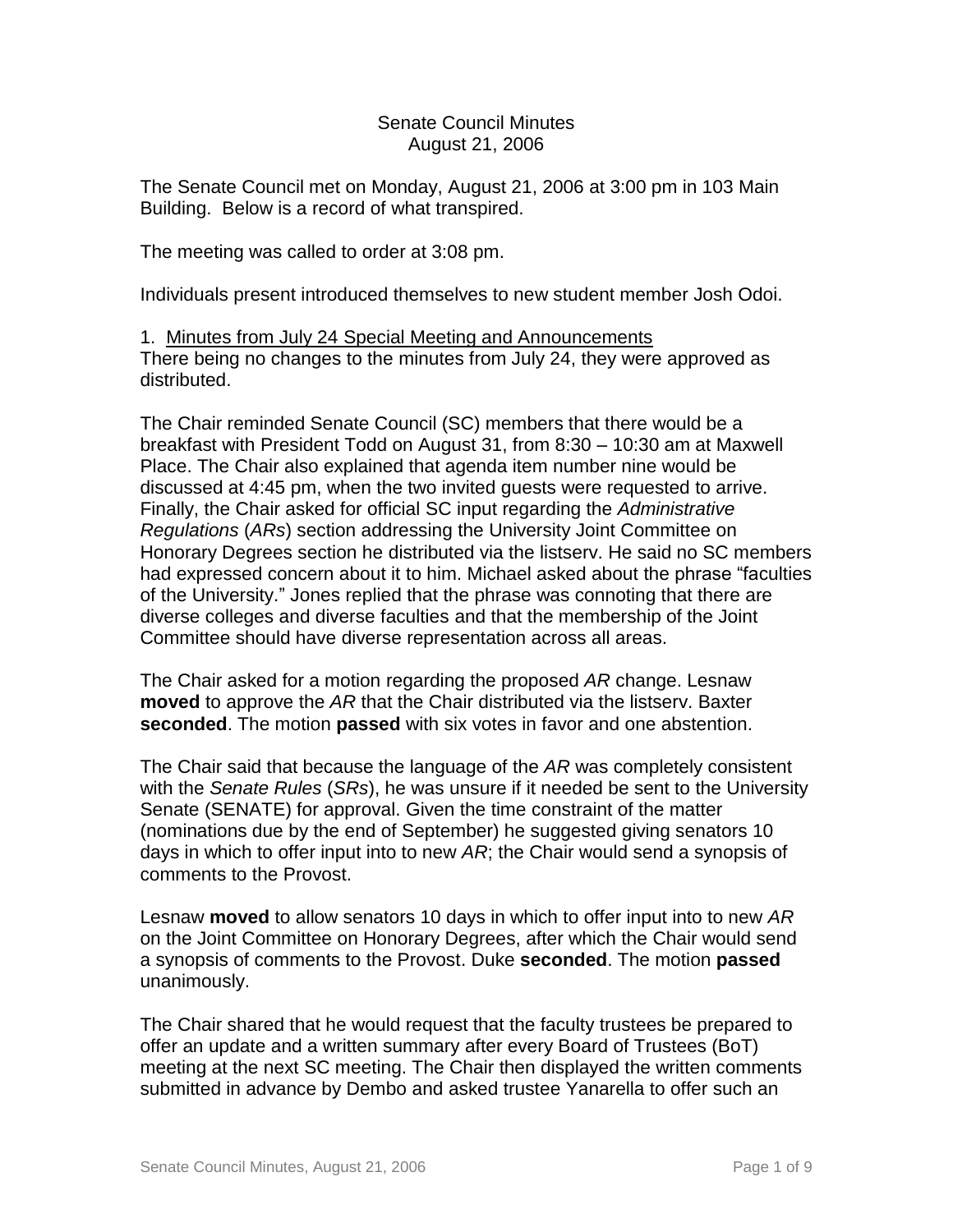update. Yanarella replied that all but two BoT members met at the Ball farm for a healthy and productive discussion. The President began with current topics, including the decision not to pursue locating a UK retirement community at Spindletop Hall; the enrollment numbers of freshmen being several hundred above what was anticipated; the larger than anticipated numbers of newly hired faculty; faculty salaries; and the timetable for renovation of the Boone Center. Lesnaw asked if the Boone Center plans were new. Yanarella said that he understood from trustee Dembo that the plans were the same as the original plan, but that the increased dollar amount reflected inflation.

In response to Duke, Baxter stated that the increased freshmen enrollment statistics were for the 2006 – 2007 academic year. In response to Lesnaw, Baxter said that in conversation with the Registrar, he understood that there was no housing problem with the increased freshman enrollment. Duke asked about diversity – Baxter replied that while diversity statistics were not at optimal levels, they were up and much better than in previous years. Duke asked how the students would be retained. Baxter said that more attention was being paid to that problem.

There was a brief discussion regarding various aspects of the proposed retirement community.

Yanarella shared that there had also been discussions at the BoT retreat regarding the process of the President's annual review. Yanarella felt BoT Chair Hardymon had sincerely tried to ensure a fair process.

Regarding to the summary provided by Dembo, the Chair said that there was one final item from the BoT retreat – that of the coming proposal to change the BoT's role as prescribed in the *Governing Regulations* from being required to hear all issues regarding employment appeals to that of being able to choose which cases to hear. Yanarella stated that both he and Dembo made it clear at the retreat that Senate bodies would need to review this particular matter.

The Chair then asked Jones, the Senate Council's Nominating Committee (SCNC) chair, to go over the SCNC's suggestions. Jones shared that the Extension Area Academic Advisory Committee needed two additional members. He explained that the SC could opt to select the paired names of non-extension faculty, since there was nothing in the regulations requiring a member to be extension title series and/or College of Agriculture faculty, or the SC could select the paired names of two extension title series faculty to compose the committee of only extension faculty.

Lesnaw expressed her strong support of choosing a non-extension title series faculty individual as a member. Baxter agreed.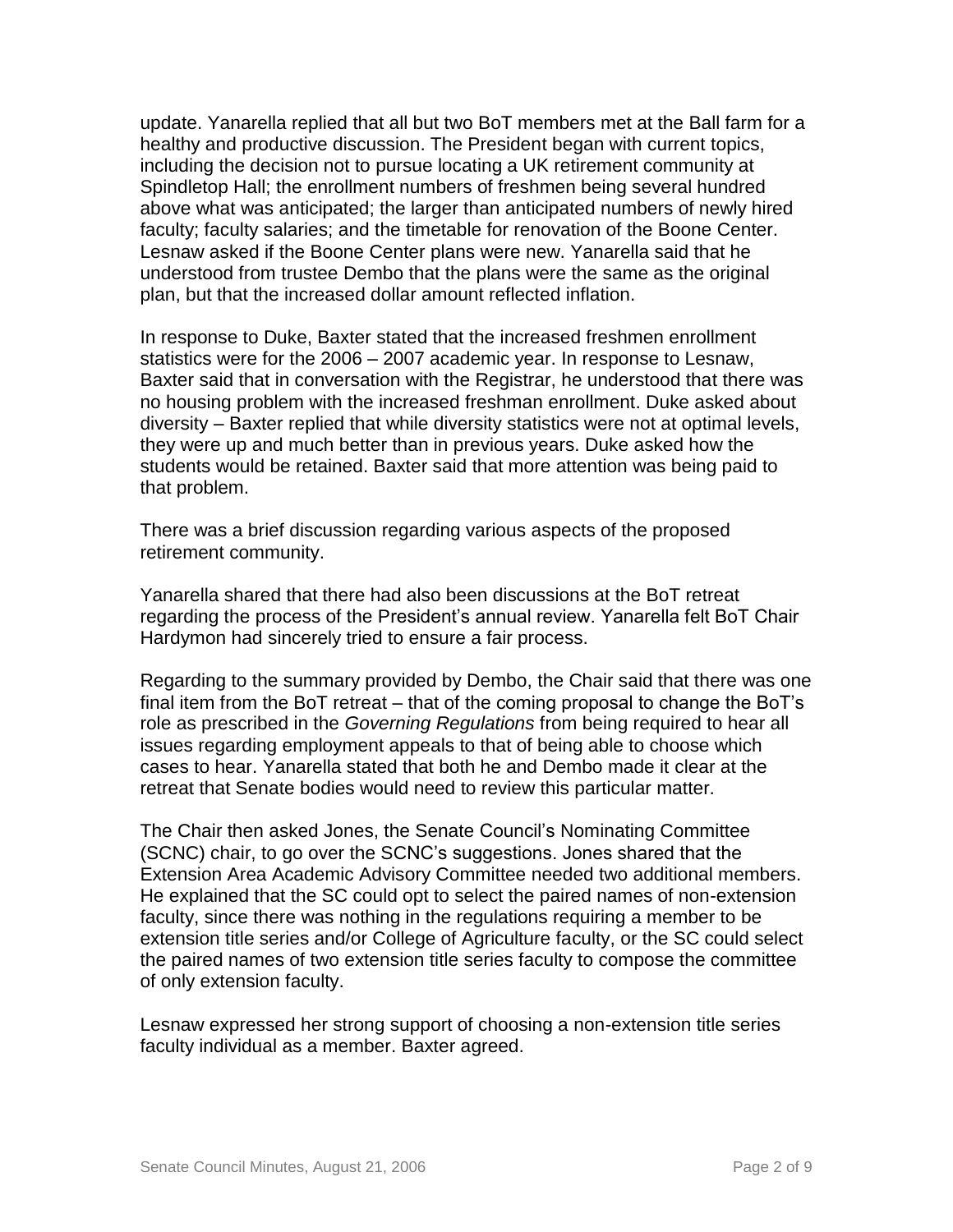Jones **moved** that the Senate Council send to the Provost the names of the nonextension title series faculty offered by the SCNC to fill the vacant slots in the Extension Area Advisory Committee. Yanarella **seconded**. The motion **passed** unanimously.

In response to a request by the Chair, Jones went on to offer names of individuals to serve on an ad hoc committee to hear a merit evaluation appeal case. Jones added that the individuals whose names were put forth were qualified to serve since all were either on an Academic Area Advisory Committee (AAAC) or had been recommended to the President for appointment to an AAAC. In response to Jones, the Chair clarified that he thought that four slots were open.

The Chair, noting that no second was required on an item from a committee, called for a **vote** on the **motion** from the SCNC to put forth the eight paired names to the Provost as possible appointees to the ad hoc committee to hear a merit evaluation appeal. The motion **passed** unanimously.

# 2. *Senate Committee Structure*

The Chair explained that agenda items number two and three were both holdovers from previous SC meetings. He did not want them to disappear over time, but noted that the issues could not be resolved in one meeting. He asked for a motion to either table the matter indefinitely or for a specific period of time. He added that he had an idea regarding committee structure. He had had a couple of meetings with Provost Subbaswamy in which the Provost had expressed interest in more joint committees, as opposed to administrative committees with corresponding Senate committees. He noted that the University Committee on Academic Planning and Priorities was the first of such committees. The Chair asked if the issue should be tabled to wait on any possible forthcoming overtures from the Office of the Provost regarding joint committees.

Lesnaw spoke against tabling agenda item number two indefinitely. The reasons she gave were: the issue was first discussed a year ago; many Senate committees are dysfunctional; her committee had not met in the three-plus years she spent on it; and the various issues needing to be addressed by a committee, such as multidisciplinary issues. She referred to the suggestion from a year ago in which an ad hoc subcommittee would forge a framework to begin the discussion on the Senate's committee structure. Jones asked about the status of the suggestion for the committee chairs to work together on the issue. Yanarella replied that although Mrs. Brothers had attempted to get input and schedule meetings, it was never possible to get the committee chairs together to meet.

Jones concurred with Lesnaw. He also urged SC members to react cautiously to any shared educational policy committee with the Administration. Lesnaw said that as long as the final policy-making decision authority remained with the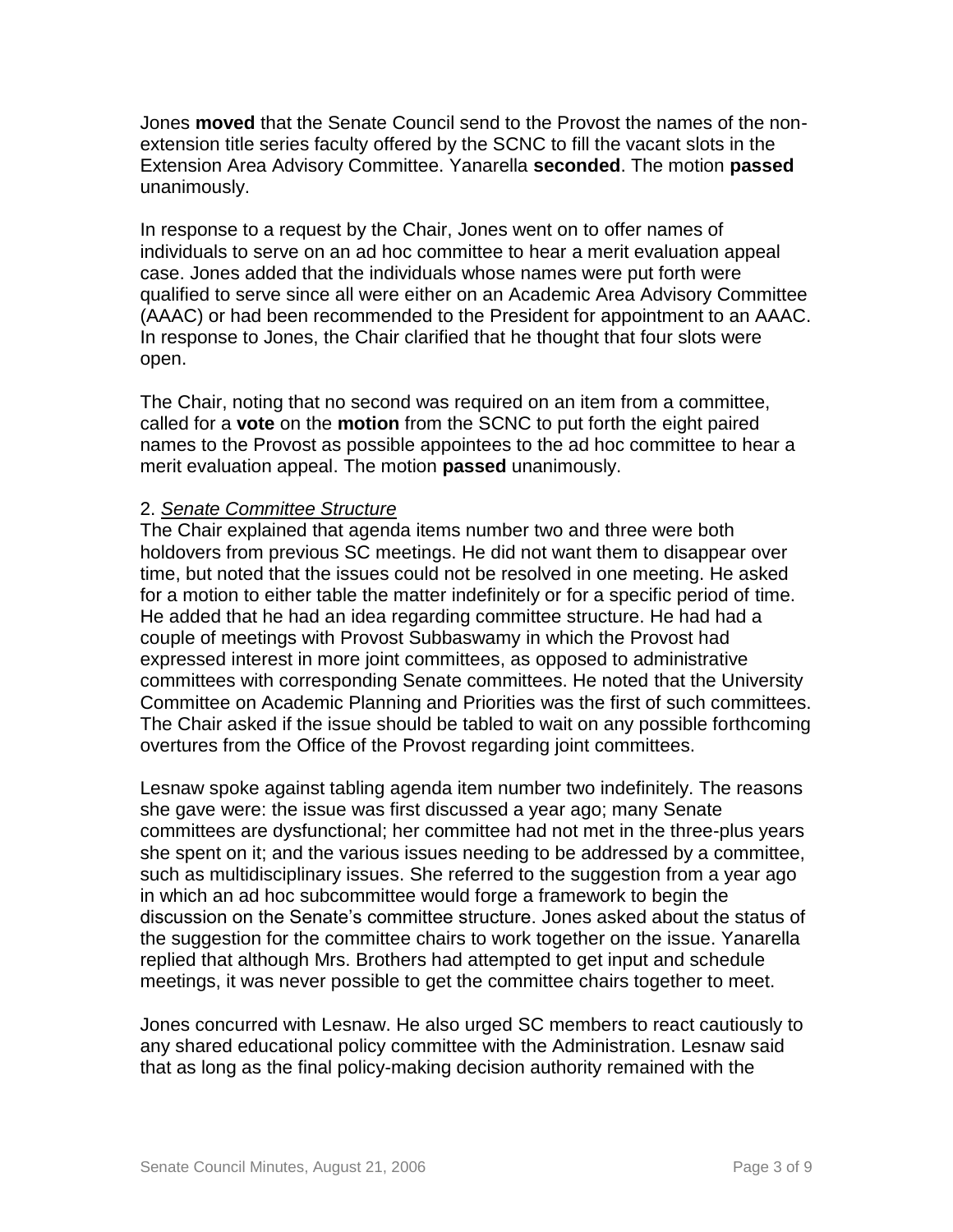Senate, joint committees could serve to put issues and proposals before the SC and Senate.

Randall opined that committees would function better if there was a thoughtful charge for each committee and a responsibility to report annually to the Senate and semiannually to the SC. The Chair reminded SC members that the issue was on the agenda solely to decide how to proceed, not how to fix the issue. He wondered if aligning the Senate committees (other than curricular committees) along the five goals of the strategic plan would be effective.

Lesnaw **moved** to not indefinitely table the issue of the Senate's committee structure, but rather that a mechanism be devised to reorganize the committee structure, including a review of each committee's charge and reporting process. Jones **seconded**. Michel offered a **friendly amendment** that the mechanism referred to in the motion be a request that the SC Chair to put together an ad hoc subcommittee of the Senate Council. Lesnaw and Jones **accepted**.

A **vote** was taken on the motion to charge the SC Chair to put together an ad hoc subcommittee of the Senate Council with a charge of reviewing the Senate's committee structure, recommending changes to the structure, and reviewing each committee's charge and reporting processes. The motion **passed**  unanimously.

# 3. *Definition of "Privilege" as it Relates to Appeals by Faculty Members and the Charge of SACPT*

The Chair reiterated that the action sought on this agenda item involved how to proceed, not discussing the issue itself. Jones stated that during the review of the *SRs*, there was a hole left regarding the definition of privilege as it related to the Senate's Advisory Committee on Privilege and Tenure (SACPT). The Provost was concerned that there was no Senate definition, which made it very difficult for deans and others to protect the "privilege" of faculty members. There was a request to the SACPT to draft a definition of privilege, to be approved by the SC and Senate, but it was never done. Jones noted that the composition of the SACPT was now very different and wondered if the present membership would be willing to draft a definition.

Jones **moved** that the SC Chair should charge the new SACPT chair with drafting a definition of privilege. Lesnaw **seconded**. In response to the Chair, Jones replied that the SACPT should create a definition to be used for purposes of SACPT jurisdiction. Yanarella cautioned that any definition developed by the SACPT would be a first step, not a final statement. He said that many faculty have a larger definition of privilege than what the SACPT has entertained in the past, stymieing faculty members by a narrow definition.

The Chair stated that when he oriented the SACPT members he could also deliver the request, after the committee was formally constituted. He suggested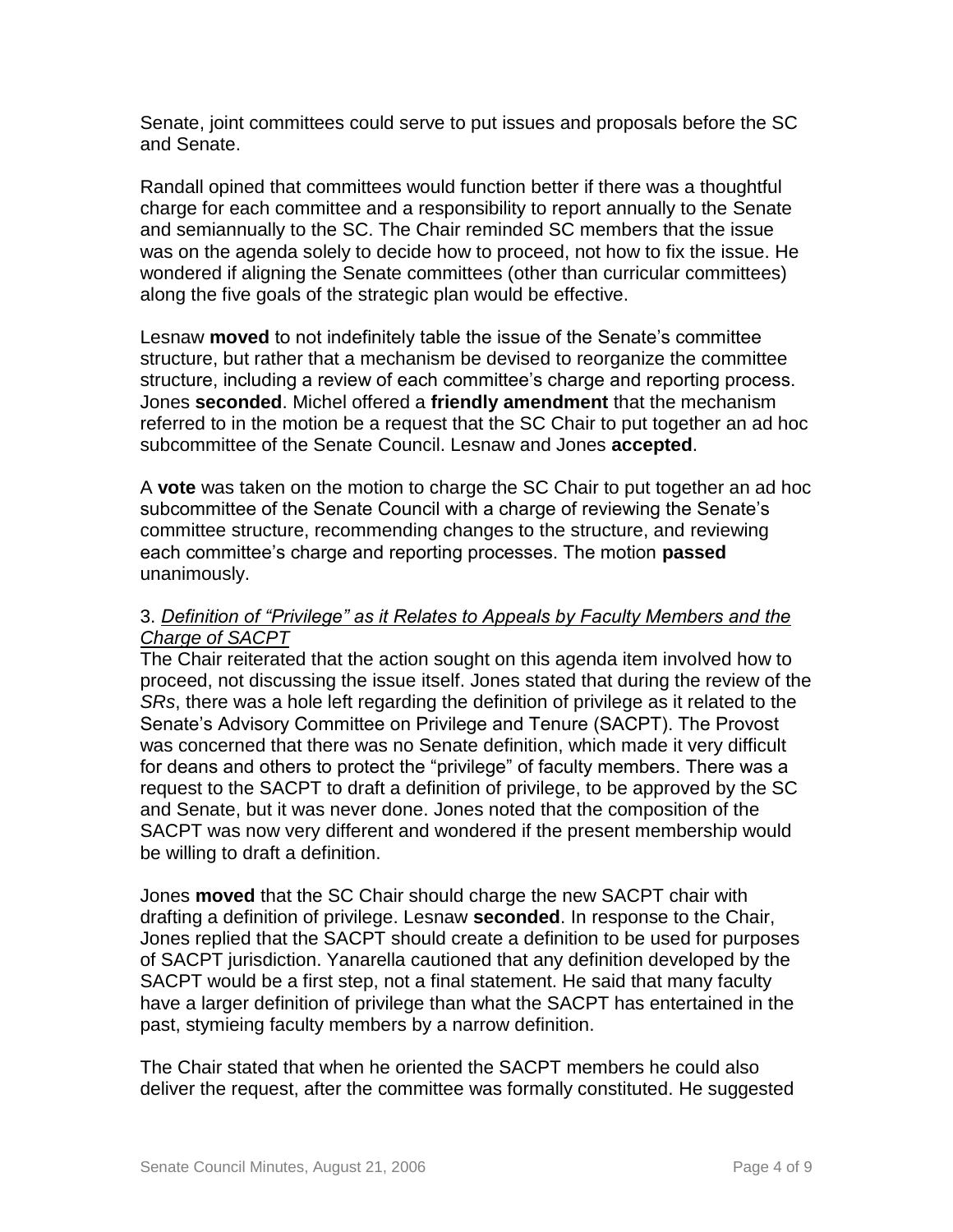the SC formally direct him to do this at an orientation meeting, and wondered about bringing along another SC member. Lesnaw supported the suggestions by offering a **friendly amendment** to the motion, to ask the SC Chair to make this request at the first SACPT meeting. Jones **accepted**.

A **vote** was taken on the motion that at the first SACPT meeting, the SC Chair should charge the new SACPT committee with drafting a definition of "privilege." The motion **passed** unanimously.

# 4. BCTC Candidates for Credentials

In response to Michael, Jones replied that the Bluegrass Community and Technical College (BCTC) candidates for credentials would continue to be approved by the University Faculty until 2010. Lesnaw expressed concern that she had no criteria by which to judge the eligibility of the BCTC students and wondered if it would be appropriate for BCTC faculty to take over this task. Jones explained that he always contacted appropriate personnel at BCTC to confirm that the students on the list were eligible to receive credentials and also that BCTC faculty had approved the list, which alleviated Lesnaw's concern.

Jones also noted that although the *SRs* stated that a student who enrolled in BCTC after 2004 and transferred to UK would not have their BCTC grades factor into their UK GPA, the Office of the Registrar had made its own decision and was allowing BCTC grades to be included in the UK GPA through the 2005 -2006 year, misinforming many students in the process. (The situation had since been resolved through the Registrar agreeing to no longer accept BCTC grades in the UK GPA, and making a correction to the Bulletin.)

Michael **moved** to approve the list of BCTC candidates for credentials from January 19, 2006 – May 4, 2006 and that it be submitted to the Senate at its September 11 meeting. Harley **seconded**. A **vote** was taken on the motion, which **passed** unanimously with a positive recommendation.

#### 5. UK Degree List

Baxter reminded SC members that it was still the case that some on the list might not meet the ultimate qualifications for a degree – those on the list were there by virtue of having taken the appropriate courses and on the assumption of meeting the qualifications.

Jones **moved** to approve the list of August 2006 UK candidates for degrees. He added that there might be additions from the College of Medicine, which could be walked on to the list on the Senate floor. Randall expressed concern that there was a student on the list whose dissertation defense would be at the end of August. Jones reiterated that those individuals on the list were being approved to receive their degree pending a complete fulfillment of the requirements for being put on the list. Odoi **seconded**. The motion **passed** unanimously.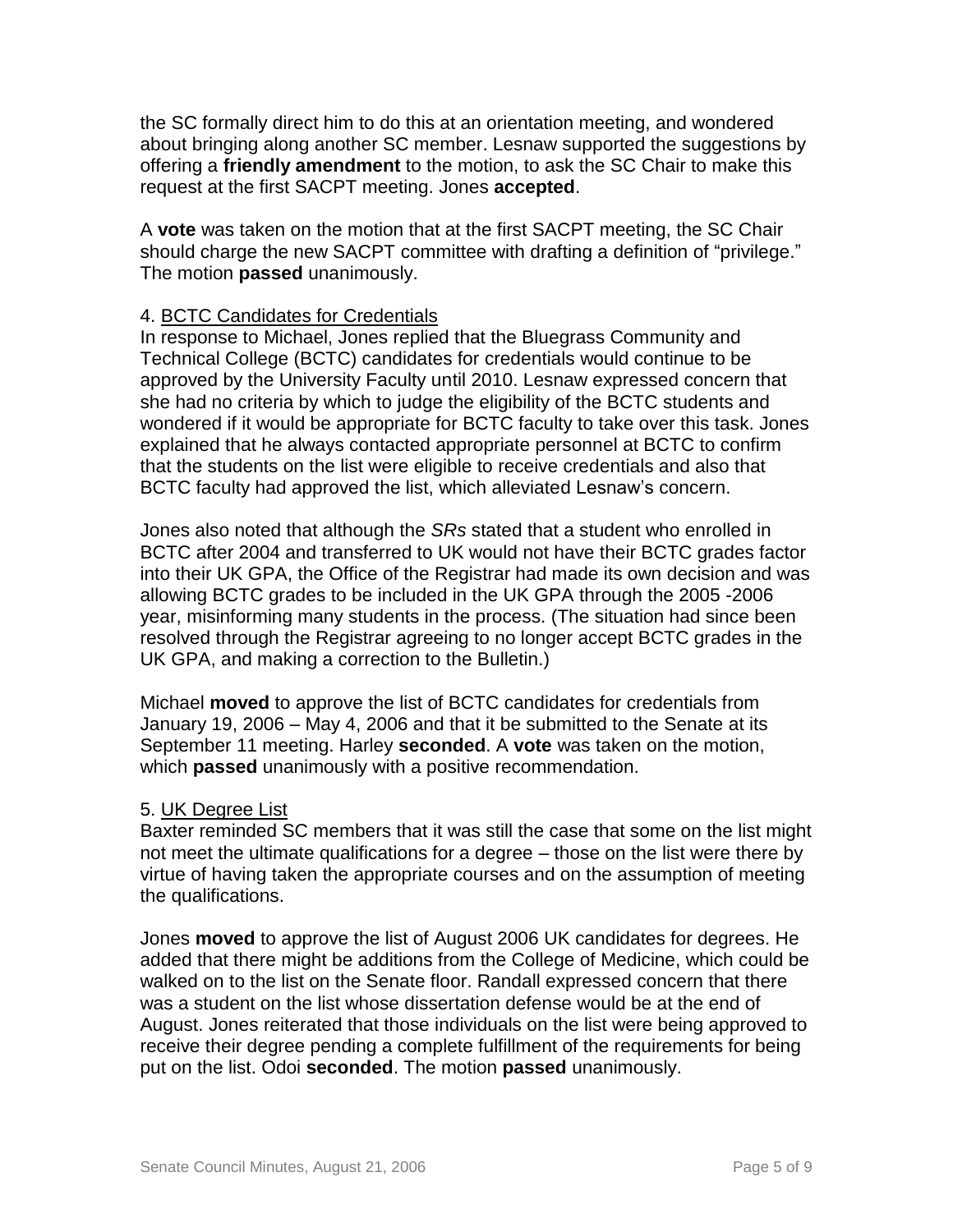The Chair heard no objections when he suggested addressing agenda item number ten, next.

10. Planning for Reaction to Strategic Plan 2006 – 2009 (Provisional) The Chair noted that there had been brief discussion on the SC listserv regarding how to proceed with a reaction on the [Strategic Plan 2006 –](http://www.uky.edu/USC/New/files/20060821/ProvostPlan.pdf) 2009 (Provisional) (SP). He suggested SC members offer comments via the listserv, which would then be collated and formally approved at the August 28 SC meeting. That recommendation along with the plan itself would then be sent to senators for input prior to the Senate meeting on September 11. That would give senators the opportunity to offer comments. He noted that Provost Subbaswamy had asked for Senate Council and Senate input on the Strategic Plan and that he would be at the September Senate meeting, and that there would be four public fora at which employees could offer suggestions, etc. The Chair confirmed for Michael that the SP would be an item for discussion at the September meeting, not for approval.

There was additional discussion, including statements that the SP was made available to faculty and staff to review, and that the Provost had already incorporated some suggested changes. Michael supported a review of the document by all Senate Council members, but spoke against predigesting the SP and sharing SC comments with senators. He said that senators should be encouraged to read the SP and come prepared to ask questions at the September Senate meeting.

In response to Duke, the Chair said that there would be adequate time for questions and answers at the September meeting after the Provost's presentation.

Michael **moved** to forward the Strategic Plan 2006 – 2009 (Provisional) as an agenda item to the Senate for discussion and input at the September 11 Senate meeting. There was a brief discussion during which it was decided to put the SP on the September agenda without a formal recommendation. Lesnaw **seconded**. In response to Jones, the Chair confirmed that there would be efforts made to draw senators' attention to the SP. The Chair suggested an email be sent out in advance of the Senate meeting in which senators would be provided with a link to the SP, as well as a statement that the Provost would present the SP in September and have time for questions and answers, after which the Senate could offer a motion to reflect its consensus opinion.

A **vote** was taken on the motion to forward the Strategic Plan 2006 – 2009 (Provisional) as an agenda item to the Senate for discussion and input at the September 11 meeting. The motion **passed** unanimously.

7. Request to Solicit Input on [Domestic Partner Benefits](http://www.uky.edu/USC/New/files/20060821/DPB%20Report%203-2005_TO%20SC.pdf) (Dembo)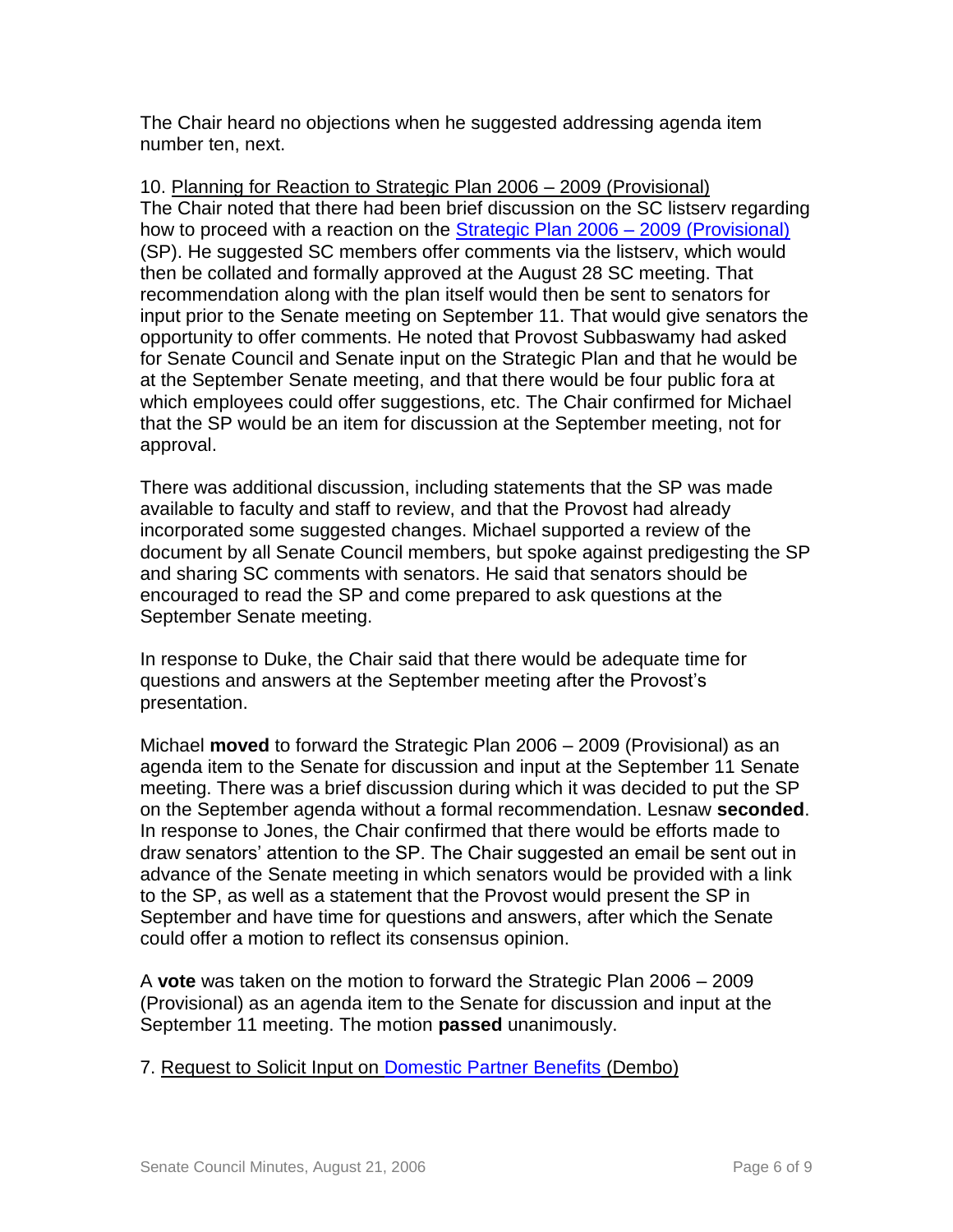The Chair noted that since Dembo was unable to attend the SC meeting, it would be best to address agenda item number seven at the August 28 SC meeting. The Chair added that he had received an email from Doug Boyd in which he was asked to send comments or resolutions on domestic partner benefits to Kim Wilson, Associate Vice President for Human Resources, and not the President. Lesnaw recommended sending any communication regarding domestic partner benefits (DPB) to the President, but with a carbon-copy to Wilson.

Lesnaw expressed concern that efforts to enact DPB were overshadowing the likely decrease in retiree health benefits. Lesnaw **moved** that the Chair request an update on the status of the retiree health benefits proposal. Jones **seconded**. Michael opined that any discussion of benefits at the SC level was inappropriate and not in line with the SC charge. Although there was no lack of response from various SC members, the Chair requested, in deference to Dembo, that the issue of DPB, how to solicit faculty input on the issue and a discussion on the relevance of the issue being before the SC, be deferred until August 28.

A **vote** was taken on the motion to direct the Chair to request an update on the status of the retiree health benefits proposal. The motion **passed** with seven in favor and one against.

Randall **moved** to postpone any discussion on DPB until Monday, August 28. Odoi **seconded**. The motion **passed** unanimously.

#### 6. Senate Council Member Liaisons to Councils

Jones volunteered to serve as [liaison to the Graduate Council](http://www.uky.edu/USC/New/files/20060821/GCMeetingDates2006-07.pdf) (GC). Lesnaw **moved** to accept Jones' offer to volunteer to serve as liaison to the GC. Michael noted that Jones' service in this capacity could continue even after his term on the Senate Council ended in December. Michael **seconded**. The motion **passed** unanimously.

Lesnaw volunteered to continue to serve as SC [liaison to the Health Care](http://www.uky.edu/USC/New/files/20060821/HCCCMeetingDates2006-07.pdf)  [Colleges Council](http://www.uky.edu/USC/New/files/20060821/HCCCMeetingDates2006-07.pdf) (HCCC). Jones **moved** to accept her offer. Baxter **seconded**. The motion **passed** unanimously.

There was a brief discussion about whether or not Grabau was the [liaison to the](http://www.uky.edu/USC/New/files/20060821/UCMeetingDates2006-07.pdf)  [Undergraduate Council for 2005 –](http://www.uky.edu/USC/New/files/20060821/UCMeetingDates2006-07.pdf) 2006. Lesnaw **moved** that the Chair contact the current SC liaison to the UC and assess that individual's willingness to serve for another year. If that person was willing, he could be officially named as the SC liaison to the UC. If that person was not willing or able, a decision would be made via the SC listserv. Jones **seconded**. The motion **passed** unanimously.

#### 8. [Term of University Senate Committee Chairs](http://www.uky.edu/USC/New/files/20060821/Snippet%20on%20Cmte%20Chairs.pdf)

The Chair stated that the *SRs* were somewhat vague in regard to the term of committee chairs. Lesnaw **moved** that the ad hoc committee appointed to look into, among other things, the restructuring of the Senate's committee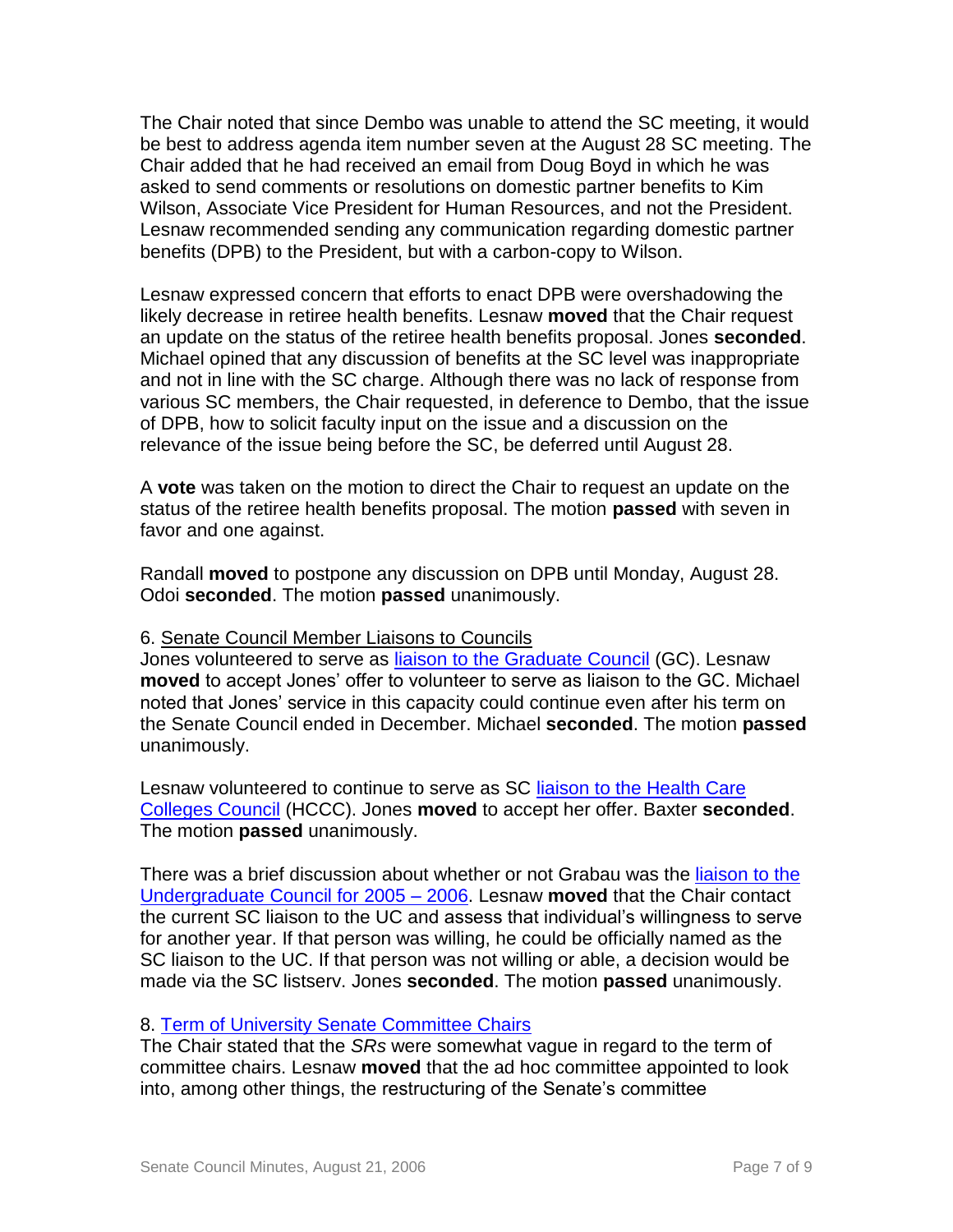organization also address the issue of the term of Senate committee chairs. There was a question about the Senate's Rules and Elections Committee (SREC) offering an interpretation, but since there was little in the *SRs* about committee chair terms, there would be nothing to interpret. Jones asked about past precedent. In response to the Chair, Michael thought his term as SREC chair had been for one year. Harley **seconded** the motion, which **passed** unanimously.

#### 9. [Rule Waiver Request for Retroactive Withdrawal](http://www.uky.edu/USC/New/files/20060821/RWA%20Rule%20Waiver%20Request%20Synopsis.pdf)

The Chair introduced Katherine McCormick, chair of the Senate's Retroactive Withdrawal Application Committee (SRWAC), and Adrienne McMahan, the College of Arts and Sciences' Assistant Dean for Student Affairs. Those around the table introduced themselves.

Guest McMahan stated that a student had requested a retroactive withdrawal (RWA) for the Fall 2003 and Spring 2004 semesters. The student, however, suffered from a debilitating emotional situation and by the time the student was well again and able to file RWA paperwork, more than two years had passed. Statements were presented to the SRWAC that the situation was debilitating for both semesters. The rule waiver being requested was for the particular student described in the synopsis, for the Fall 2003 semester. The RWA for the Spring 2004 semester had already been granted by the SRWAC.

Guest McCormick added that the opinion of the SRWAC was that the condition was pervasive and prevented the student from filing the RWA paperwork within the timeframe set out in *SR 5.1.8.5.A.2*. The committee felt that it was arbitrary to force the student to keep failing grades for one semester when the case was such that the problems lapsed across both semesters for which RWAs were requested.

The Chair clarified that the request was to waive *SR 5.1.8.5.A.2* for this one student, and that the SC was not obliged to discuss the particulars of the case – the agenda item was for the purpose of deciding the merits of whether or not to hear the case. McMahan added that it took a lot of effort on her part and others to convince the student to request the RWA, who was reluctant to share very personal information with various committee members.

Michael **moved** that the Senate Council waive *Senate Rule 5.1.8.5.A.2* on the recommendation of the Senate's Retroactive Withdrawal Application Committee for the specific individual mentioned in the synopsis, due to extraordinary circumstances. Lesnaw **seconded**.

There was a discussion regarding *SR 1.1.0.C*, the waiving of any *Senate Rule*. It was finally agreed that the SC did have the authority to waive the rule in question, as long as it was reported to the Senate at the September meeting.